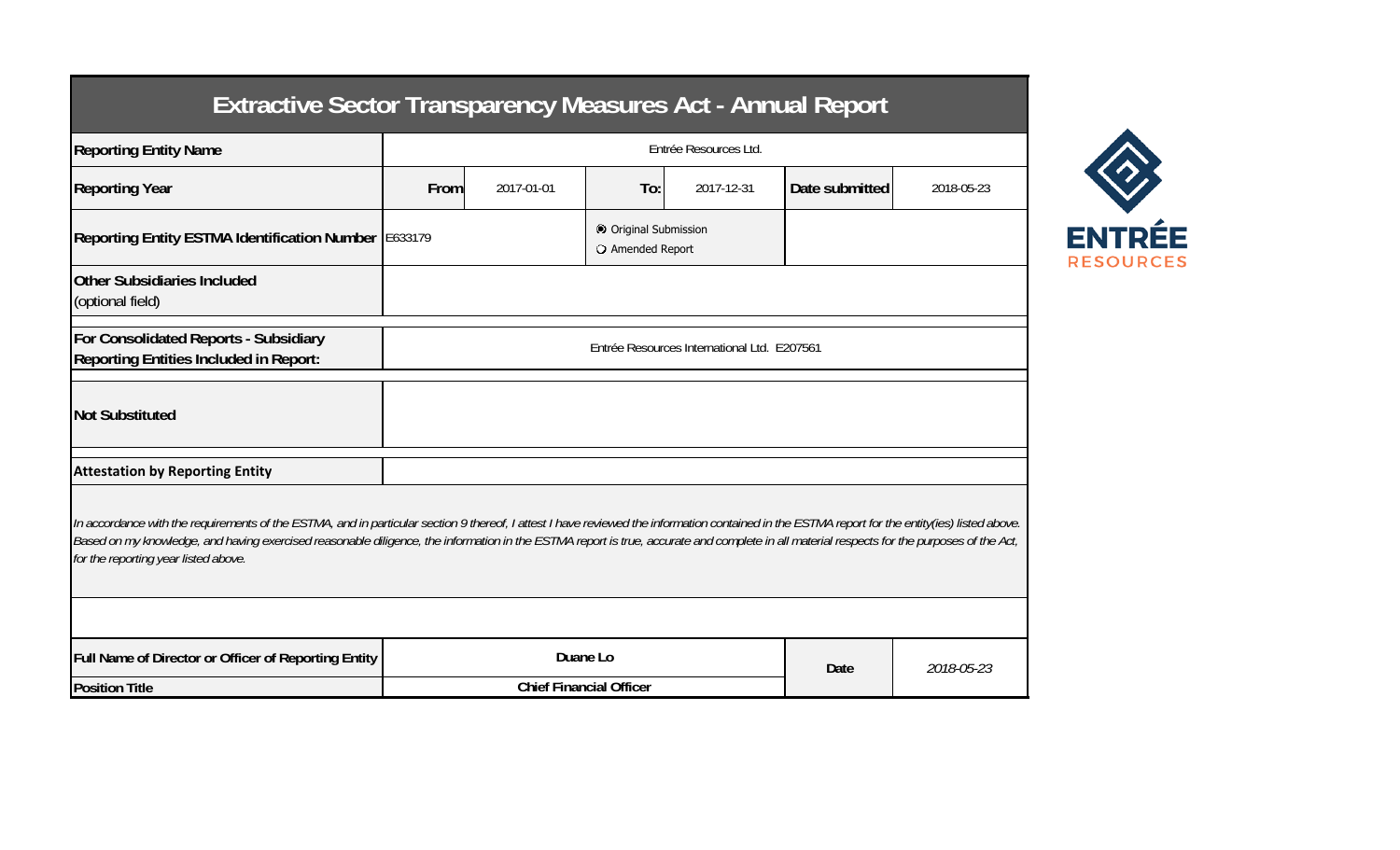| Extractive Sector Transparency Measures Act - Annual Report                                                                                                                              |                                             |                                                                                  |                       |            |         |                                |                |                  |                                               |                               |              |  |
|------------------------------------------------------------------------------------------------------------------------------------------------------------------------------------------|---------------------------------------------|----------------------------------------------------------------------------------|-----------------------|------------|---------|--------------------------------|----------------|------------------|-----------------------------------------------|-------------------------------|--------------|--|
| <b>Reporting Year</b>                                                                                                                                                                    | From:                                       | 2017-01-01                                                                       | To:                   | 2017-12-31 |         |                                |                |                  |                                               |                               |              |  |
| <b>Reporting Entity Name</b>                                                                                                                                                             |                                             |                                                                                  | Entrée Resources Ltd. |            |         | Currency of the Report         |                | <b>USD</b>       |                                               |                               |              |  |
| <b>Reporting Entity ESTMA</b>                                                                                                                                                            |                                             |                                                                                  |                       |            |         |                                |                |                  |                                               |                               |              |  |
| <b>Identification Number</b>                                                                                                                                                             |                                             |                                                                                  | E633179               |            |         |                                |                |                  |                                               |                               |              |  |
| <b>Subsidiary Reporting Entities (if</b><br>necessary)                                                                                                                                   | Entrée Resources International Ltd. E207561 |                                                                                  |                       |            |         |                                |                |                  |                                               |                               |              |  |
| Payments by Payee                                                                                                                                                                        |                                             |                                                                                  |                       |            |         |                                |                |                  |                                               |                               |              |  |
| Country                                                                                                                                                                                  | Payee Name <sup>1</sup>                     | Departments, Agency, etc.<br>within Payee that Received<br>Payments <sup>2</sup> | Taxes                 | Royalties  | Fees    | <b>Production Entitlements</b> | <b>Bonuses</b> | <b>Dividends</b> | Infrastructure<br><b>Improvement Payments</b> | Total Amount paid to<br>Payee | <b>Notes</b> |  |
| Mongolia                                                                                                                                                                                 | Mineral Resources Authority of<br>Mongolia  |                                                                                  |                       |            | 953,249 |                                |                |                  |                                               | 953,249                       | (1)          |  |
|                                                                                                                                                                                          |                                             |                                                                                  |                       |            |         |                                |                |                  |                                               |                               |              |  |
|                                                                                                                                                                                          |                                             |                                                                                  |                       |            |         |                                |                |                  |                                               |                               |              |  |
|                                                                                                                                                                                          |                                             |                                                                                  |                       |            |         |                                |                |                  |                                               |                               |              |  |
|                                                                                                                                                                                          |                                             |                                                                                  |                       |            |         |                                |                |                  |                                               |                               |              |  |
|                                                                                                                                                                                          |                                             |                                                                                  |                       |            |         |                                |                |                  |                                               |                               |              |  |
|                                                                                                                                                                                          |                                             |                                                                                  |                       |            |         |                                |                |                  |                                               |                               |              |  |
|                                                                                                                                                                                          |                                             |                                                                                  |                       |            |         |                                |                |                  |                                               |                               |              |  |
|                                                                                                                                                                                          |                                             |                                                                                  |                       |            |         |                                |                |                  |                                               |                               |              |  |
|                                                                                                                                                                                          |                                             |                                                                                  |                       |            |         |                                |                |                  |                                               |                               |              |  |
|                                                                                                                                                                                          |                                             |                                                                                  |                       |            |         |                                |                |                  |                                               |                               |              |  |
|                                                                                                                                                                                          |                                             |                                                                                  |                       |            |         |                                |                |                  |                                               |                               |              |  |
|                                                                                                                                                                                          |                                             |                                                                                  |                       |            |         |                                |                |                  |                                               |                               |              |  |
|                                                                                                                                                                                          |                                             |                                                                                  |                       |            |         |                                |                |                  |                                               |                               |              |  |
|                                                                                                                                                                                          |                                             |                                                                                  |                       |            |         |                                |                |                  |                                               |                               |              |  |
|                                                                                                                                                                                          |                                             |                                                                                  |                       |            |         |                                |                |                  |                                               |                               |              |  |
|                                                                                                                                                                                          |                                             |                                                                                  |                       |            |         |                                |                |                  |                                               |                               |              |  |
|                                                                                                                                                                                          |                                             |                                                                                  |                       |            |         |                                |                |                  |                                               |                               |              |  |
|                                                                                                                                                                                          |                                             |                                                                                  |                       |            |         |                                |                |                  |                                               |                               |              |  |
|                                                                                                                                                                                          |                                             |                                                                                  |                       |            |         |                                |                |                  |                                               |                               |              |  |
|                                                                                                                                                                                          |                                             |                                                                                  |                       |            |         |                                |                |                  |                                               |                               |              |  |
|                                                                                                                                                                                          |                                             |                                                                                  |                       |            |         |                                |                |                  |                                               |                               |              |  |
|                                                                                                                                                                                          |                                             |                                                                                  |                       |            |         |                                |                |                  |                                               |                               |              |  |
|                                                                                                                                                                                          |                                             |                                                                                  |                       |            |         |                                |                |                  |                                               |                               |              |  |
| <b>Additional Notes:</b><br>(1) Actual amounts were paid in Mongolian Tughriks currency and translated to US Dollar at the currency rate of 2,407.06:1 (Mongolian Tughriks to US Dollar) |                                             |                                                                                  |                       |            |         |                                |                |                  |                                               |                               |              |  |